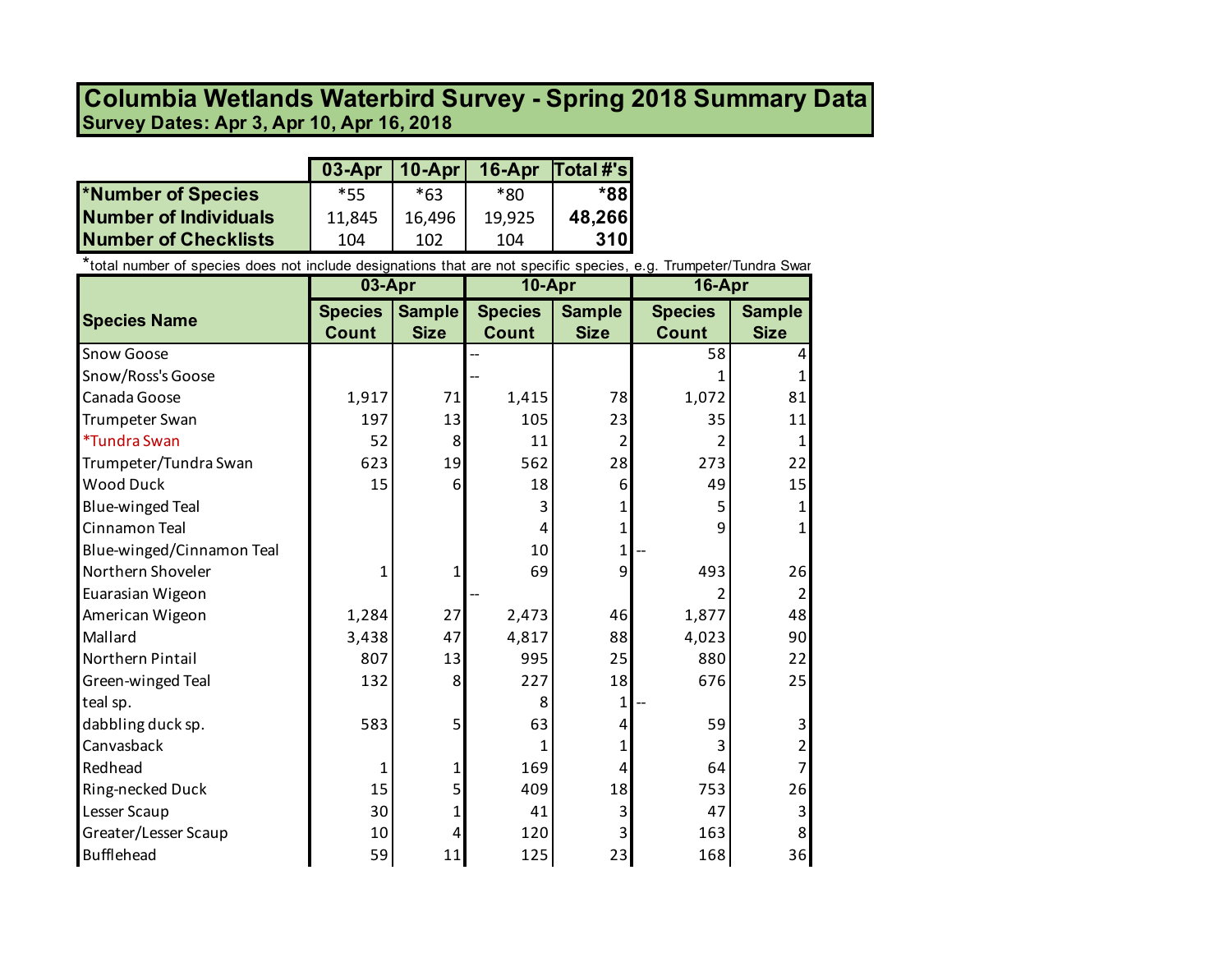| Common Goldeneye              | 223            | 25             | 473            | 32             | 881            | 36 |
|-------------------------------|----------------|----------------|----------------|----------------|----------------|----|
| Barrow's Goldeneye            | 10             | 3              | 5              | $\overline{2}$ |                |    |
| Common/Barrow's Goldeneye     |                |                |                |                | 7              | 1  |
| <b>Hooded Merganser</b>       | 71             | 14             | 121            | 28             | 132            | 32 |
| Common Merganser              | 112            | 17             | 346            | 32             | 429            | 32 |
| Common/Red-breasted Merganser |                |                | $\overline{2}$ | 1              |                |    |
| duck sp.                      | 1,419          | 10             | 1,510          | 12             | 3,141          | 19 |
| waterfowl sp.                 | 7              | 1              | 38             | $\overline{2}$ | 161            | 5  |
| <b>Ruffed Grouse</b>          | 1              | 1              | 3              | 2              | 1              |    |
| Pied-billed Grebe             | $\overline{2}$ | $\overline{2}$ | 9              | $\overline{5}$ | 4              | 4  |
| *Horned Grebe                 |                |                |                |                | $\overline{c}$ | 1  |
| Red-necked Grebe              |                |                |                |                | 7              | 3  |
| grebe sp.                     |                |                | $\overline{2}$ | 1              | 1              |    |
| <b>Mourning Dove</b>          |                |                |                |                | 2              | 2  |
| Virginia Rail                 |                |                | 1              | 1              |                |    |
| American Coot                 |                |                | 730            | 10             | 2,344          | 21 |
| Sandhill Crane                | 4              | $\overline{2}$ | 6              | 4              | 8              | 5  |
| <b>Black-necked Stilt</b>     |                |                |                |                | 8              | 3  |
| Killdeer                      | 15             | 5              | 41             | 15             | 40             | 12 |
| <b>Baird's Sandpiper</b>      |                |                |                |                | 6              |    |
| Wilson's Snipe                |                |                |                |                | 6              |    |
| <b>Greater Yellowlegs</b>     |                |                |                |                | 4              |    |
| Lesser Yellowlegs             |                |                |                |                | 4              | 2  |
| shorebird sp.                 | 6              | 1              | 3              | $\overline{2}$ |                |    |
| Ring-billed Gull              |                |                | 1              | $\mathbf{1}$   | 46             | 3  |
| *California Gull              | 40             | $\mathbf{1}$   | 22             | 2              | 22             | 3  |
| Herring Gull                  |                |                |                |                | $\mathbf{1}$   |    |
| gull sp.                      | 6              | 1              | 26             | 8              | 131            | 15 |
| Common Loon                   | $\mathbf{1}$   | 1              | $\mathbf{1}$   | $\mathbf{1}$   | 22             | 15 |
| *Great Blue Heron             | 27             | 1              | 56             | 8              | 52             | 13 |
| <b>Turkey Vulture</b>         | $\overline{2}$ | 1              | 4              | $\overline{2}$ | $\mathbf{1}$   | 1  |
| Osprey                        | $\overline{2}$ | 2              | 12             | 10             | 21             | 12 |
| Golden Eagle                  | 1              | 1              | $\overline{2}$ | $\overline{2}$ |                |    |
| Northern Harrier              | $\overline{2}$ | $\overline{2}$ | $\mathbf{1}$   | $\mathbf{1}$   | 6              | 5  |
| Northern Goshawk              |                |                |                |                | $\mathbf{1}$   | 1  |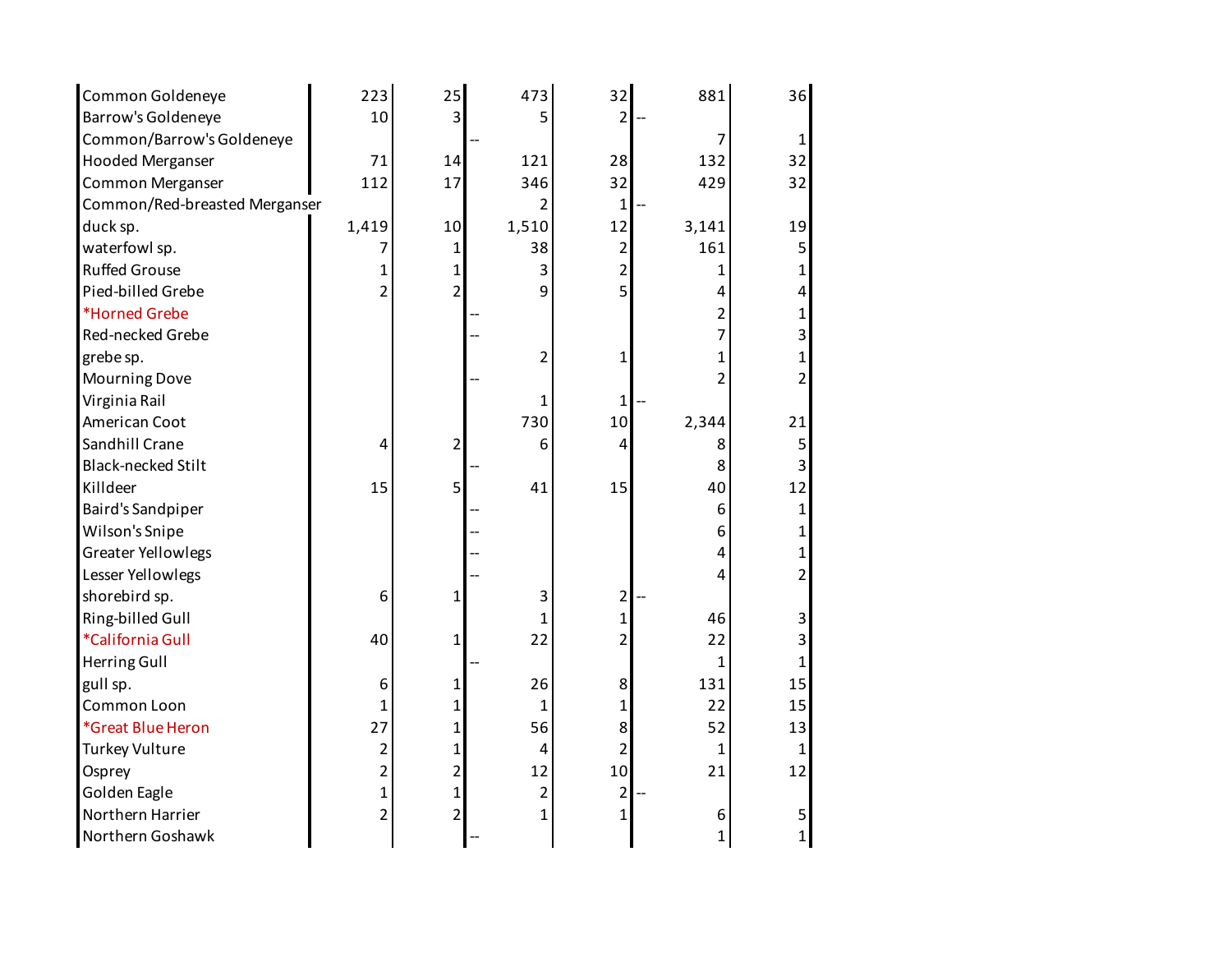| <b>Bald Eagle</b>             | 46             | 25           | 64             | 30                      | 76             | 45             |
|-------------------------------|----------------|--------------|----------------|-------------------------|----------------|----------------|
| Golden/Bald Eagle             | 2              | 1            | 1              | 1                       |                |                |
| <b>Red-tailed Hawk</b>        | 5              | 4            | 8              | 5                       | 8              | 8              |
| buteo sp.                     |                |              | 2              | $\mathbf{1}$            |                |                |
| hawk sp.                      | 2              | 2            | 1              | 1                       | 6              | 6              |
| <b>Great Horned Owl</b>       | 1              | 1            | 1              | 1                       | 1              | 1              |
| <b>Belted Kingfisher</b>      | 1              | 1            | 4              | 4                       | 9              | 8              |
| Downy Woodpecker              | 1              | 1            | 4              | 3                       | 1              | 1              |
| Pileated Woodpecker           | 3              | 3            | $\overline{2}$ | $\overline{2}$          | 3              | 3              |
| Northern Flicker              | 20             | 17           | 51             | 34                      | 59             | 33             |
| woodpecker sp.                | 1              | $\mathbf 1$  | 1              | 1                       | 2              | 2              |
| American Kestrel              | 1              | $\mathbf{1}$ |                |                         | 3              | 3              |
| Merlin                        |                |              | $\overline{2}$ | $\overline{2}$          | 4              | 4              |
| diurnal raptor sp.            |                |              |                |                         | 1              | 1              |
| Northern Shrike               | 1              | $\mathbf 1$  |                |                         |                |                |
| Steller's Jay                 | 3              | 2            |                |                         |                |                |
| <b>Black-billed Magpie</b>    | 37             | 16           | 33             | 17                      | 27             | 17             |
| American Crow                 | 107            | 20           | 117            | 29                      | 115            | 28             |
| Common Raven                  | 53             | 22           | 21             | 13                      | 38             | 18             |
| Northern Rough-winged Swallow |                |              | 1              | $\mathbf{1}$            | 20             | 1              |
| <b>Tree Swallow</b>           |                |              | 96             | 9                       | 171            | 12             |
| Violet-green Swallow          |                |              | $\overline{2}$ | $\mathbf{1}$            |                |                |
| Tree/Violet-green Swallow     |                |              | 15             | $\overline{2}$          | 8              |                |
| swallow sp.                   | 6              | 1            | 20             | 6                       | 184            | 9              |
| <b>Black-capped Chickadee</b> | 35             | 12           | 31             | 13                      | 19             | 12             |
| Mountain Chickadee            | 13             | 6            | 5              | $\overline{\mathbf{3}}$ | $\overline{2}$ | $\overline{2}$ |
| chickadee sp.                 | 16             | 5            | 21             | $\overline{7}$          | 8              | 3              |
| Red-breasted Nuthatch         | 7              | 5            | 12             | 9                       | 5              | 4              |
| <b>Brown Creeper</b>          | $\overline{2}$ | 1            |                |                         |                |                |
| Marsh Wren                    |                |              |                |                         | 1              | 1              |
| Golden-crowned Kinglet        |                |              | 4              | $\mathbf{1}$            |                |                |
| Ruby-crowned Kinglet          |                |              | 1              | 1                       | 1              | 1              |
| Mountain Bluebird             |                |              | 9              | $\overline{2}$          | 28             | 4              |
| bluebird sp.                  |                |              |                |                         | 1              |                |
| Townsend's Solitaire          | 3              | 2            | 1              | 1                       | 1              | 1              |